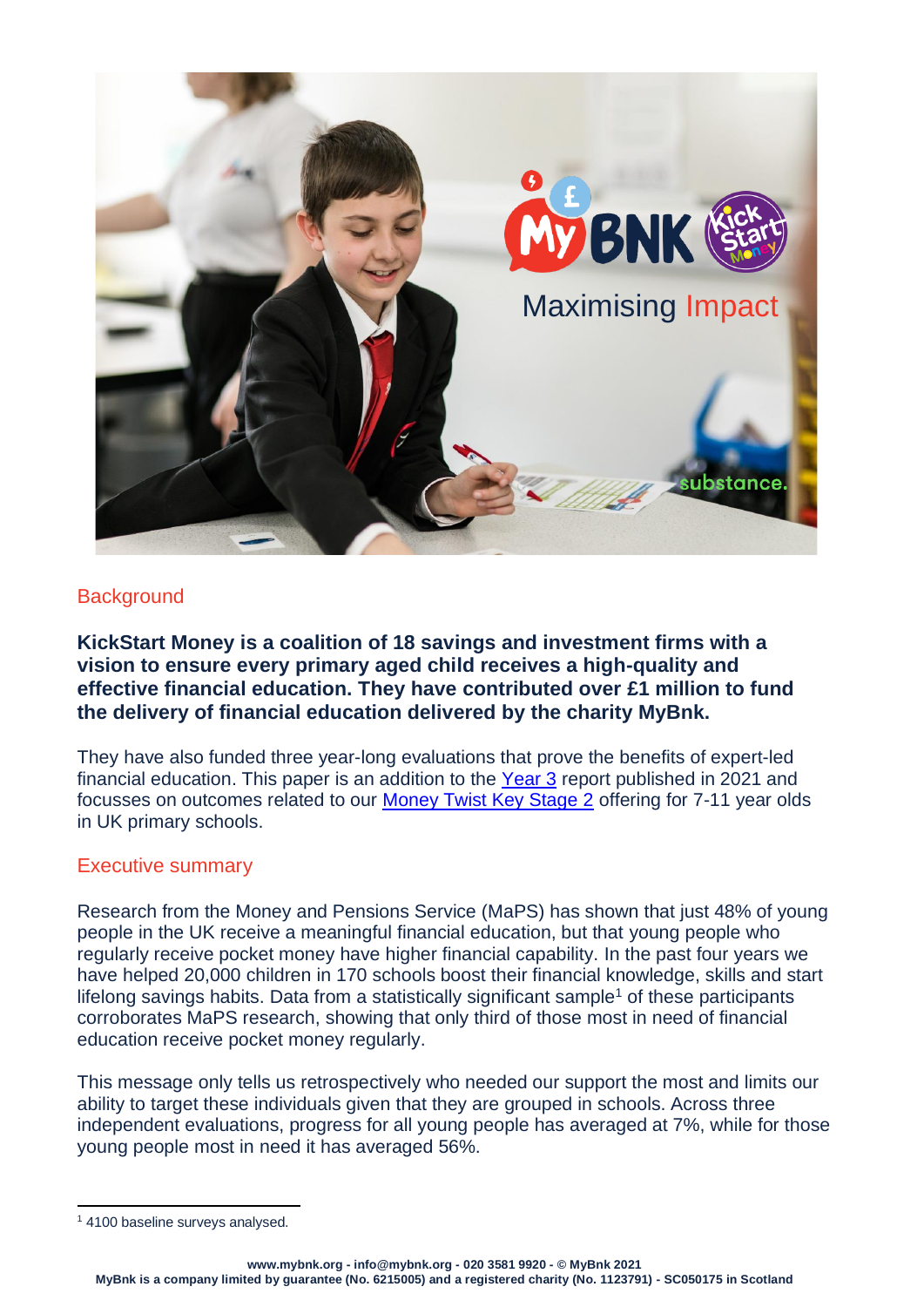

To establish whether it is possible to effectively target those most in need, MyBnk and independent evaluators Substance, conducted analysis on young people from 50 schools who had low baseline scores (>40% incorrect responses) across a range of financial capability components ahead of their MyBnk sessions.

Subsequently grouped by school<sup>2</sup>, we found that there is a strong correlation between those young people most in need of financial education and financial deprivation.

Young people most in need (YPMIN) of our interventions are based in schools that:

- **Are located in areas that are high on the Income Deprivation Affecting Children Index** (IDACI).
- Have a larger proportion of pupils who are eligible to receive free school meals.
- Are located in areas that have higher Indices of multiple deprivation (IMD).

Schools least in need had as low as one young person in a class being YPMIN. For schools with high amounts of YPMIN it was as high as three in five young people in each class.

### **Schools where impact could be maximised**

Characteristics of schools with a high proportion of YPMIN were:

**O** Located in areas that have high levels of income deprivation that affect children (IDACI).

86% of high YPMIN schools were located in areas with higher IDACI ratings. Only 14% of high YPMIN schools were in areas of lower IDACI ratings.

**www.mybnk.org - info@mybnk.org - 020 3581 9920 - © MyBnk 2021**

<sup>&</sup>lt;sup>2</sup> A school with a high proportion of low baseline young people categorised as when >40% of young people are most in need.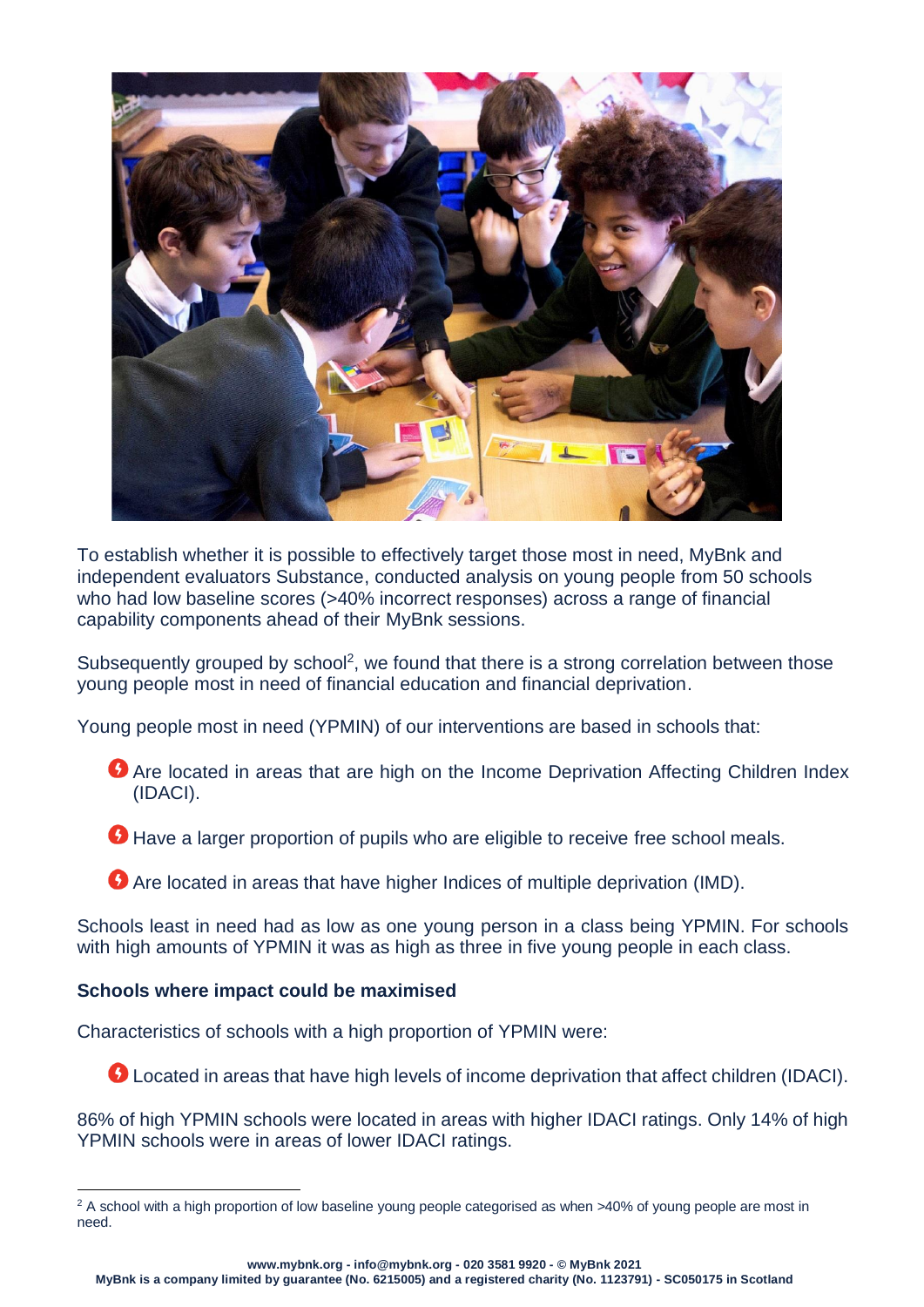| <b>Schools with High YPMIN</b> |                             | 86%                        |     | 14% |
|--------------------------------|-----------------------------|----------------------------|-----|-----|
|                                |                             |                            |     |     |
| <b>Schools with Low YPMIN</b>  | 51%                         |                            | 48% |     |
|                                |                             |                            |     |     |
|                                | <b>Higher IDACI ratings</b> | <b>Lower IDACI ratings</b> |     |     |

Had a large proportion of pupils who are eligible to receive free school meals.

67% of high YPMIN schools had above the national average of pupils eligible to receive free school meals. In low YPMIN schools, the percentage was 38%.

| <b>Schools with High YPMIN</b>    | 67%                        |     | 33% |  |
|-----------------------------------|----------------------------|-----|-----|--|
|                                   |                            |     |     |  |
| <b>Schools with Low YPMIN</b>     | 38%                        | 62% |     |  |
|                                   | Above FSM national average |     |     |  |
| <b>Below FSM national average</b> |                            |     |     |  |

Located in areas that are high on the Index of Multiple Deprivation (IMD).

76% of high YPMIN schools were located in more deprived areas. Only 24% of high YPMIN schools were in lesser deprived areas.

| <b>Schools with High YPMIN</b> |                     | 76%                          | 24% |
|--------------------------------|---------------------|------------------------------|-----|
|                                |                     |                              |     |
| <b>Schools with Low YPMIN</b>  | 45%                 |                              | 55% |
|                                |                     |                              |     |
|                                | More Deprived Areas | <b>Lesser Deprived Areas</b> |     |

# **Factors with positive but less strong correlations**

Additionally, schools with a high proportion of YPMIN:

Are located in areas that have lower education, skills, and training (IMD component).